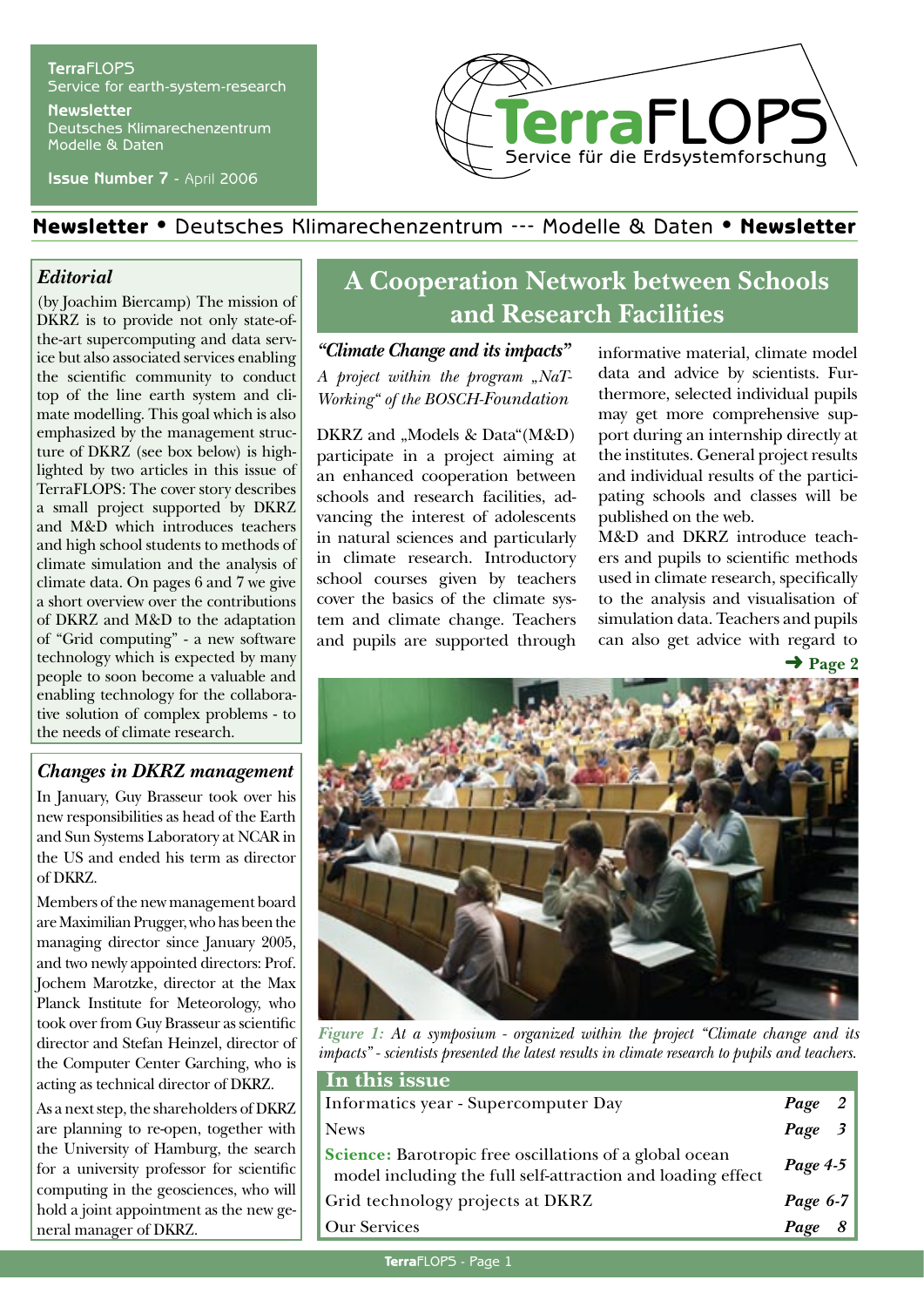specific questions or help with the selection of appropriate literature. The other project partners are the Institute for Coastal Research at GKSS Geesthacht (analysis of weather and climate data) and the University of Lüneburg (project administration and support for web publishing).

The project started in August 2005 and will run for three years. The Robert Bosch foundation provides funds for material, travel expenses and student assistants.

During the first year of the project three workshops were held, covering the planning of the project itself, scientific talks and the presentation of first results by selected pupils.

As an introduction to the state of the art in climate research a full day symposium with talks by scientists was organized (figure 1), in which more than 200 pupils and teachers participated.

During two half day training courses held by M&D and DKRZ, teachers and pupils could learn and practice the analysis of climate model data. The typical workflow demonstrated comprises the selection and download of data from the CERA data base [1], the processing of the data with the CDOs [2] and finally the data visualisation with GrADS [3]. Each of the courses had more than 20 participants.

Further support to enable the pupils to work locally in their schools with the data was given by a student assistant and by individual scientists.

Some schools have already started to work with the data and scientific literature.

More information is available at the project web page [4].

[M. Böttinger, D. Kasang]

*[1] http://cera-www.dkrz.de/CERA/ [2] http://www.mpimet.mpg.de/~cdo [3] http://www.iges.org/grads/ [4] http://www.hamburger-*

*bildungsserver.de/index. phtml?site=themen.klima.bosch*

# *Informatics year - Supercomputer Day*



The Science Year 2006 is devoted to the field of informatics. It

follows the Einstein Year 2005 and is the seventh in a series of Science Years launched by the Federal Ministry of Education and Research (BMBF).

Within the framework of the Informatics Year the CeBIT hosted the supercomputer day. The seven leading German supercomputer

centres presented themselves and the scientific work enabled by these centres. The DKRZ was represented by Joachim Biercamp who talked about "Greenhouse or ice-age: Where are we heading?" (figure 2) and showed the DKRZ image video. An attentive audience and many questions demonstrated the great public interest in our work.

[J. Biercamp] *http://www.informatikjahr.de/*



*Figure 2: The DKRZ presentation was given in the future talk area of the CeBIT. Two large LCD screens on both sides of the scene displayed a "climate mood video" compiled by Michael Böttinger attracting quite a number of listeners.*

### **Science Night**

On October 29th, 2005, DKRZ participated in the Science Night ("Nacht des Wissens") in Hamburg and presented its supercomputer system HLRE and some of the results of the climate and earth system simulations (figure 3) to the interested public. More than 10.000 people used the opportunity to visit DKRZ and/or the 27 other participating institutions. Since the event was so successful the 2nd Science Night is planned for 2007.

*Figure 3: Virtual reality visualisation of the aerosol-climate model ECHAM-HAM*

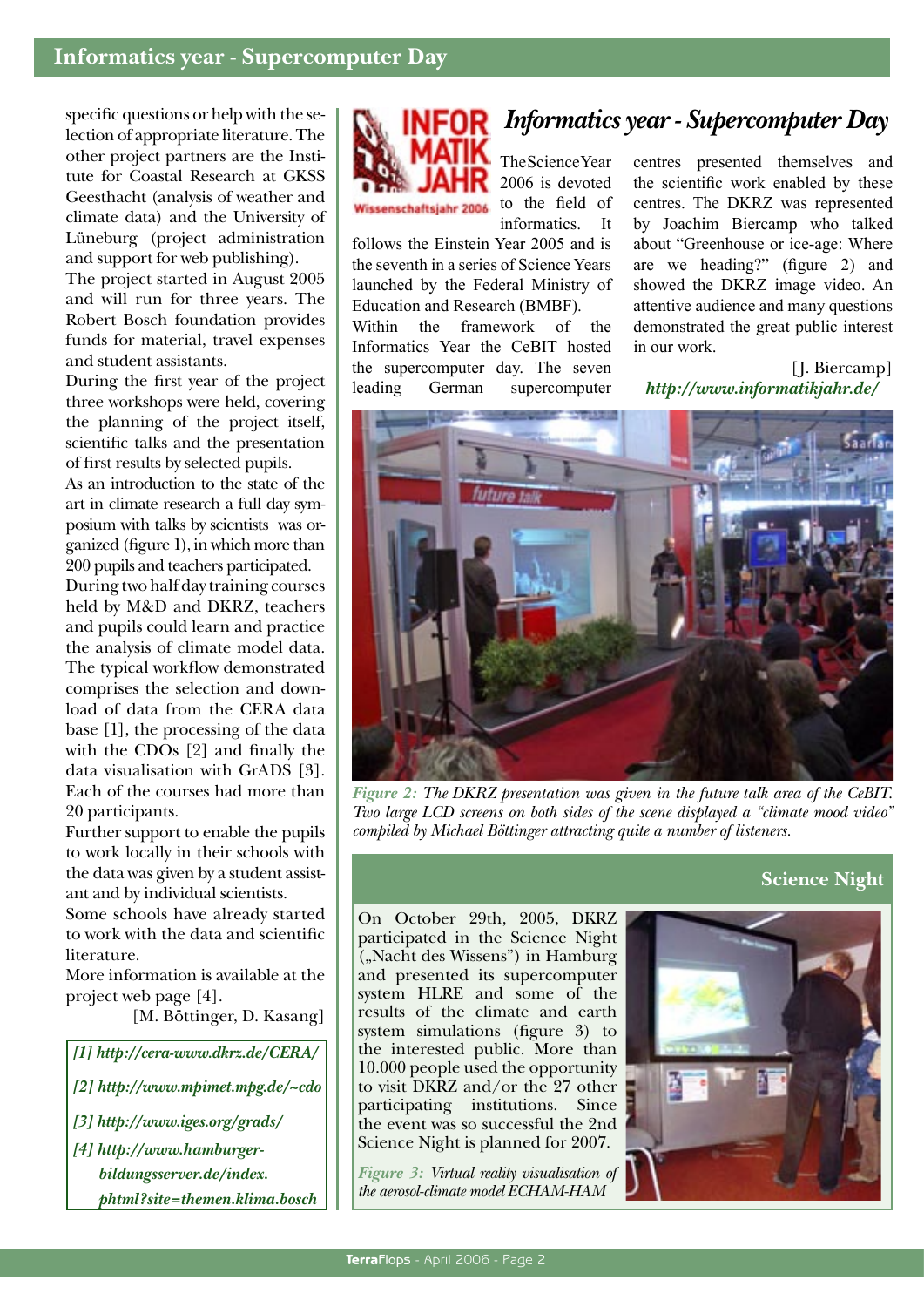

#### **M&D Internet presence**

The Models and Data Group (M&D) relaunched its web presence at: *http://www.mad.zmaw.de* 

in December 2005 with completely restructured and reorganized websites in a clear new layout. The new websites are based on the free Open Source Content Management System TYPO3, which offers full flexibility and extendability while featuring an accomplished set of modules and extensions. The latest news from M&D are available via the RSS feed: *http://www.mad.zmaw.de/news/rss.xml*

[K. Fennig]

#### **New CERA Web-Interface**

The new CERA user interface is available for general use. This interface is based on Java Servlets and JSPs (Java Server Pages) and therefore doesn't require any extra client-side software installation or special firewall configuration. Additionally, the interface has been enhanced by the inclusion of NetCDF support, several format-conversion and processing functions (e.g. regional selection) and metadata printing/xml-export. For further information please visit the CERA portal page at:

*http://cera.wdc-climate.de*

[M. Kurtz]

### **CERA: Record database at World Data Centre for Climate**

The World Data Centre for Climate (WDCC) and DKRZ run CERA - the largest scientific database in the world (figure 4). This was confirmed in the international ranking list of the world's largest databases published by the Winter Corporation in September 2005:

*http://www.wintercorp.com/VLDB/2005\_ TopTen\_Survey/2005TopTenWinners.pdf* CERA stores 220 Terabytes which is about twice as much as the database of a well known search engine. The WDCC database contains the latest research data on the state of the climate and anticipated climate changes. 115 TeraBytes of storage are exclusively dedicated to IPCC simulation

data for the next IPCC report AR4. Other parts are dedicated to a huge variety of projects including observational and satellite data. Please contact *data@dkrz.de* if you are interested in storing your data within WDCC. The system is implemented in an Oracle relational database coupled to the HSM system at DKRZ. A unique approach allows the cost-effective operation of the set of disks.

All data is available online *Cooperation*for download at:

#### *http://cera-www.dkrz.de*

In 2005 more than 600.000 downloads were carried out by the WDCC users.

[H. Thiemann]

#### **Data Management Concept**

As announced in the last TerraFLOPS (No 6, page 7) a new data management concept has been proposed by DKRZ, M&D and the usergroup. Being strongly supported by the WLA at its last meeting on the 20th of January 2006, the data management concept in its first phase is implemented for new projects. Further information is published at the webpage of DKRZ:

*http://www.dkrz.de/dkrz/services/docs/Archivkonzept\_Stand-Jan2006-V08*



database on a reduced *Figure 4: The grand prize for CERA as the largest scientific database in the world awarded by the Winter* 

#### **Press Review**

DKRZ has introduced a press review on its website. At

#### *http://www.dkrz.de/dkrz/about/ pressespiegel*

newspaper articles and reports about DKRZ are listed and, if available, linked.

[J. Meyer]

#### **Criteria for Consortium Runs**

At its meeting on the 20th of January 2006 the WLA approved the criteria for consortium runs which were proposed by the usergroup. These criteria (only in German) can be found at the M&D website at:

*http://www.mad.zmaw.de/servicesupport/consortium-model-runs/*

[J. Meyer]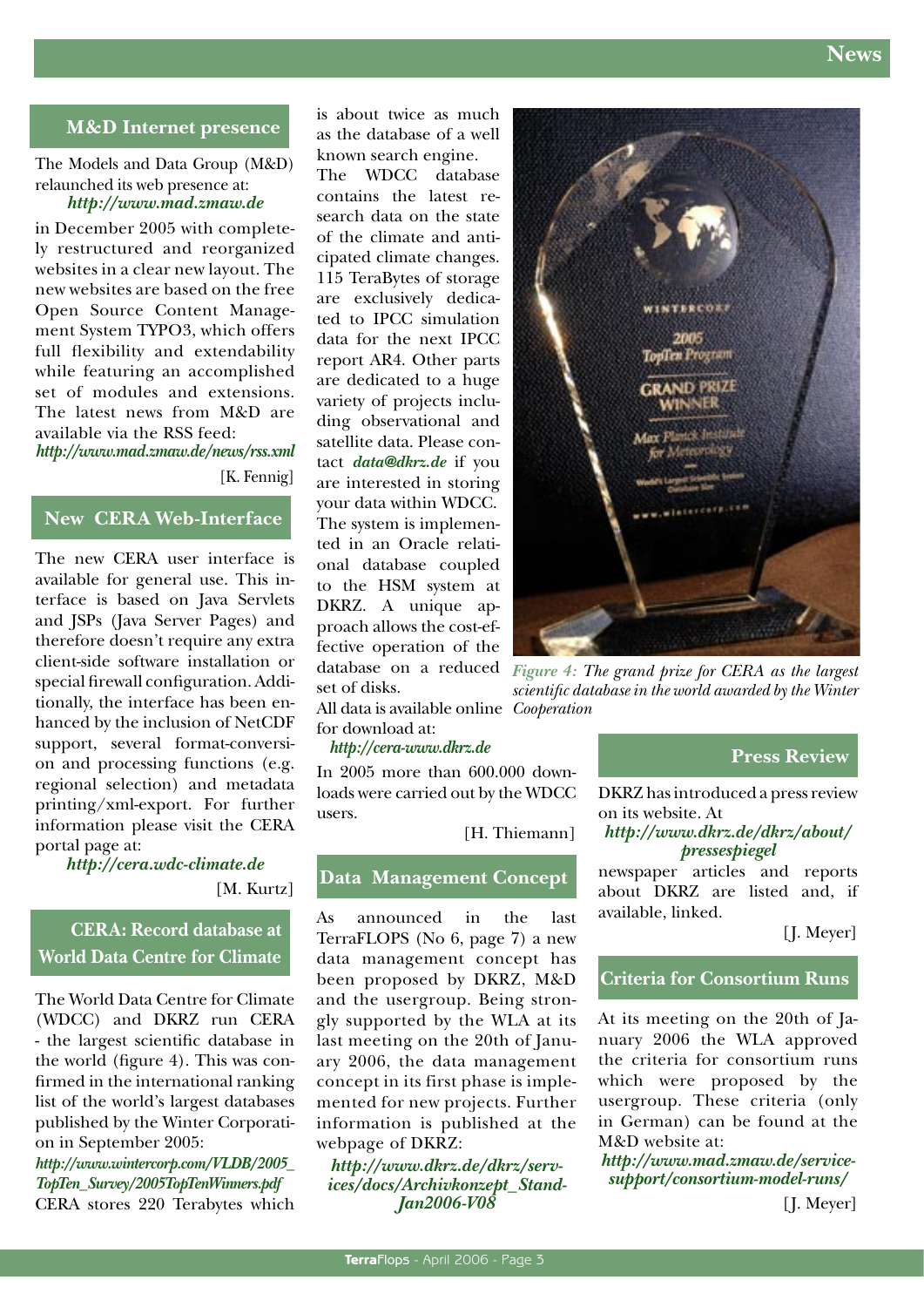# *Barotropic free oscillations of a global ocean model including the full self-attraction and loading effect*

[Malte Müller, Institute of Oceanography at the University of Hamburg]

#### *http://www.ifm.uni-hamburg.de*

The elevations of the sea surface and those of the ocean bottom determine the variability of the vertical expansion of the water column. The associated mass redistribution influences the earth's gravity field and additionally deforms the sea bottom due to the mass loading when taking the elasticity of the earth into account. Together, these secondary effects of ocean dynamics are named self-attraction and loading effect (LSA) and are interesting both for

the physics of the ocean and for the solid earth.

The first investigations of the influence of this effect on ocean dynamics were made in the context of modelling tides [1,4]. It turned out that the main structure of the tidal patterns is preserved but that the computed tide is generally delayed, when taking the LSA effect into account. Recent analysis in a barotropic ocean model driven by tidal forces, wind stress and atmospheric pressure was made in





*Figure 5: Examples for gravity modes: (a) Firearound Antarctica. (Color contoured normalized amplitudes of sea-surface elevation and solid lines of equal phases)*

order to quantify the magnitude of the LSA term in the hydrodynamical equations, primarily to develop a simplified representation of the LSA term. The results showed that there are significant variations in magnitude, especially correlated with the time scale of the oceanic response. For the understanding of the response of the oceanic water masses to external forcing the knowledge of the free oscillations of the global ocean is substantial. These oscillations consist of gravity and vorticity modes, primarily governed by the gravity of the Earth and by the Coriolis force, respectively (Figures 5, 6). They determine the response of the ocean to tidal forces (Figure 7) and are furthermore forced by wind stress and atmospheric pressure. First solutions of free oscillations of an ocean model with a realistic topography and a 4-5 degree resolution were obtained by Platzman et al. [3]. In the last 20 years no further endeavors have

*Figure 6: Topographic vorticity mode around the Falkland Plateau and the South Orkney Islands with a period of 63.32 hours and an energy decay time of 12.23 hours. (a) Volume transport ellipses. Red contours indicatie anticyclonic rotation, blue ones cyclonic rotation; the circular volume transport given at the bottom left has a magnitude of 80 m2 /s. (b) Color contoured bathymetry. Energy flux vectors: squaring the magnitudes given yields these quantities in J/(sm).*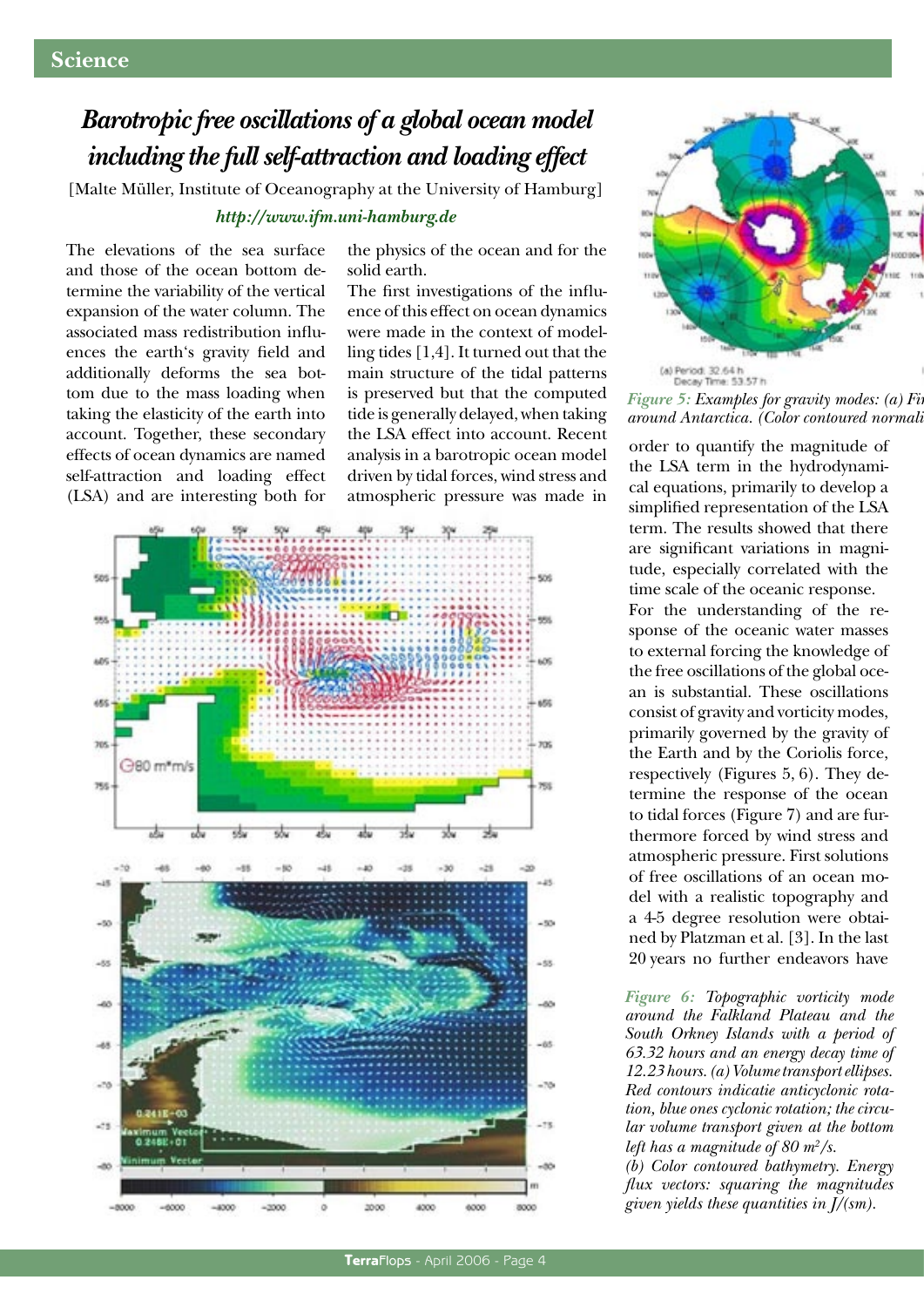

*Figure 5: Examples for gravity modes: (a) First, (b) second and (c) third order Kelvin Wave travelling in a counterclockwise direction around Antarctica. (Color contoured normalized amplitudes of sea-surface elevation and solid lines of equal phases)*

been made to improve these results, although in those days, due to the limited computer resources important features of the hydrodynamical equations were neglected and a relatively coarse resolution was used. For the first time, Zahel und Müller [5] computed barotropic free oscillations of a global one-degree ocean model including the Arctic Ocean and with explicit consideration of dissipative terms and parameterized LSA. They obtained altogether 61 free oscillations by means of inverse iteration (Wielandt method) with periods between 7.8 and 133.1 hours. To generalize this model the full LSA effect has also been included. The hydrodynamical differential equations thereby turn into integro-differential equations. Discretization of these equations using a finite difference model with a spatial resolution of 1 degree yields a set of linear equations with approximately 120.000 unknowns, represented by a full matrix. Although the entries of the matrix are generally nonzero, symmetries in the arrangement of the entries can be utilized to reduce the working memory of the model to less than 1 GB. Taking advantage of this memory reduction three single free oscillations were computed with a special modification of the Wielandt method [5] and four with the standard Wielandt method [2]. In the first case the model was time optimized with respect to the me-

thod itself, whereas in the latter case it was distributed with OpenMP on 8 CPUs and optimized for the HLRE with the help of DKRZ and NEC, reaching a performance of more than 20 GFlops on a single node of the SX-6. No more benefiting from the symmetries of the matrix and storing it in a general form was necessary to enable the use of routines of mathematical libraries for computing the eigenvectors and the associated complex eigenvalues. Thus a working memory of more than 500 GB is required and the matrix has to be distributed on at least 12 nodes of the HLRE. To solve the eigenvalue problem, a QR based

*More than 600 out of 750 possible GFlops on 12 nodes*

method is used and the time consuming solving of a linear equation system within each step of this iterative method is done by a solver included in the ScaLAPACK package. Thanks to the help of the DKRZ and NEC, it is now possible to run the resulting program on 12 or 16 nodes and the overall performance is up to 609 or 632 sustained GFlops, respectively. Thus we can compute in a very efficient way a large spectrum of free oscillations of a linear barotropic ocean model including the full LSA effect.



*Figure 7: 1° World Ocean model of free oscillations with parametrized LSA: Relative importance of individual free oscillations when representing the realistic sea surface elevation of the main semi-diurnal constituents (*N2, M2, S2 *and* K2*) by superposing the fields of elevation of the free oscillations.*

#### *References*

- [1] Accad Y, Pekeris CL (1978) Solution of the tidal equations for the M2 and S2 tides in the world ocean from the knowledge of the tidal potential alone. Philosophical Transactions of the Royal Society of London A290: 235-266
- [2] Müller, M (2003) Barotrope Eigenschwingungen im globalen Ozean unter Berücksichtigung des vollen Selbstanziehungs- und Auflasteffektes. Diplomarbeit. Inst Meereskd Univ Hamburg. 1-67
- [3] Platzman GW, Curtis GA, Hansen KS, Slater RD (1981) Normal Modes of the World Ocean. Part II: Description of Modes in the Period Range 8 to 80 Hours. J. Phys Oceanogr 11: 579-603
- [4] Zahel, W (1978) The influence of solid Earth deformations on semidiurnal and diurnal ocean tides. In P.Brosche and J.Sündermann: Tidal friction and the Earth's rotation.Springer-Verlag: 98-124
- [5] Zahel W, Müller M (2005) The computation of the barotropic free oscillations of a global ocean model including friction and loading effects. Ocean Dynamics 55: 136-161

*http://www.springerlink.com/openurl.asp?genre=article&id=doi:10.1007/s10236-005-0029-y*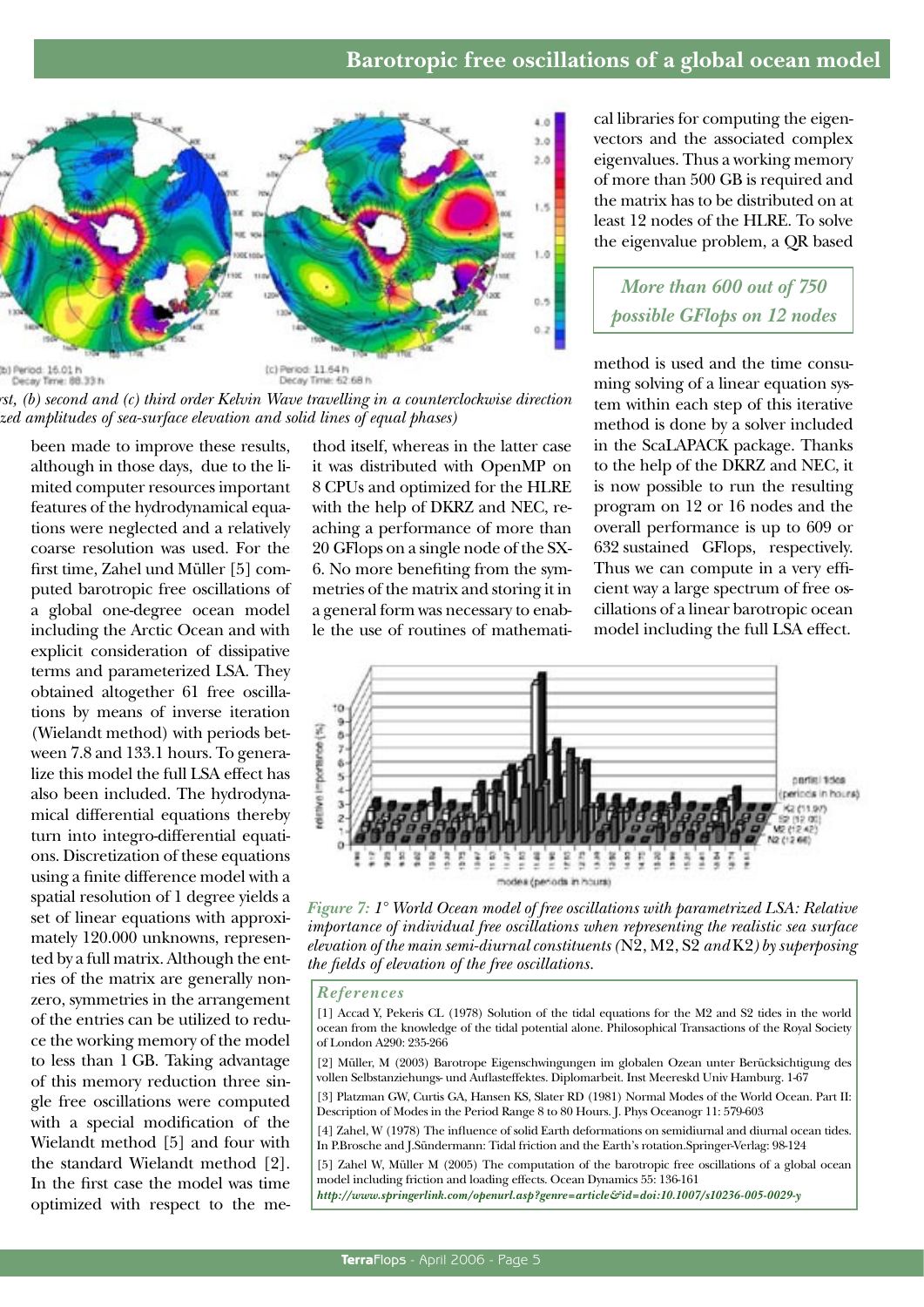# *Grid technology projects at DKRZ*

Grid computing is one of the latest approaches of high performance computing and collaborative data management. It is increasingly promoted as a solution for computing-, data- and community intense problems in science and business [1, 2]. In principal, a **computing grid** is a distributed shared network of standard computers. Yet, a powerful scheduling and management infrastructure enables the effective and consistent usage of the combined computing power of this multitude of CPUs. **Data grids** concentrate on the aspect of finding, accessing, exchanging data and their potential replicas securely and efficiently in virtual collaborations. All grid infrastructures are based on an elaborate security infrastructure for user authentication and authorization, using e.g. special *grid certificates*.

The DKRZ is currently involved in two different grid computing projects: the EU funded project "EGEE" (Enabling Grids for E-SciencE, [3]) and the German "C3 Grid" project (Collaborative Climate Community Data and Processing Grid [4]) within the German E-Science initiative (D-Grid [5]). The **EGEE** project aims at improving and broadening the use of the largest existing computer grid production infrastructure.

In contrast, the C3Grid is an application driven approach, which aims at developing an infrastructure for the access and use of the existing large datasets in the German climate community.

Currently, the EGEE infrastructure consists of more than 20.000 CPUs and offers over 5 Peta-Byte of storage capacity. The DKRZ is part of the EGEE Earth Sciences Community, helping to identify suitable applications and support users to make use of this grid infrastructure.

Originally, the EGEE

*middleware* effort was driven by the high energy physics community at CERN in order to store and process the amounts of data produced by the three large particle-collider experiments. The grid infrastructure provides the basis on which this data is processed, shared and analysed by the entire community of international institutions.

We observe the development of a similar research structure in climate and earth system science. TeraBytes of data are produced by a few increasingly detailed and

#### *Grid terminology*

*Grid middleware* denotes the infrastructure that translates and distributes the user requests transparently to the actual grid resources (e.g. computers, storage nodes)

*Grid enabled* resources or applications provide an interface to "communicate" with the grid middleware

*Grid certificates* are used to uniquely define identity and rights of users, services and resources. They are based on X.509 certificates, extended by the possibility to delegate rights in order to authorize components to act on the behalf of a certified user (or machine)





*Figure 8: Grid is the ability to gain access to applications capacity or other computing resources over a network (usually the internet). Grand Challenge problems such as climate and earth sys* 

comprehensive earth component models or coupled earth system models. The vast majority of data produced in numerical climate and earth system science experiments is stored in local file systems or in centralized databases (like DWD and the world data centres WDC Climate, WDC RSAT and WDC Mare) and archive systems (like the DKRZ archive). Thus, a seamless and fast access to the data is restricted to users of the local resources at present. But the produced data is interesting for a larger community, especially in the case of coupling experiments and consortium runs (e.g. IPCC simulations). For international and interdisciplinary collaboration the definition of restricted shared areas with secure and common data access can be very beneficial. The EGEE infrastructure provides a potentially ideal framework for data sharing and collaborative analysis. The existence of such an internationally shared data and modelling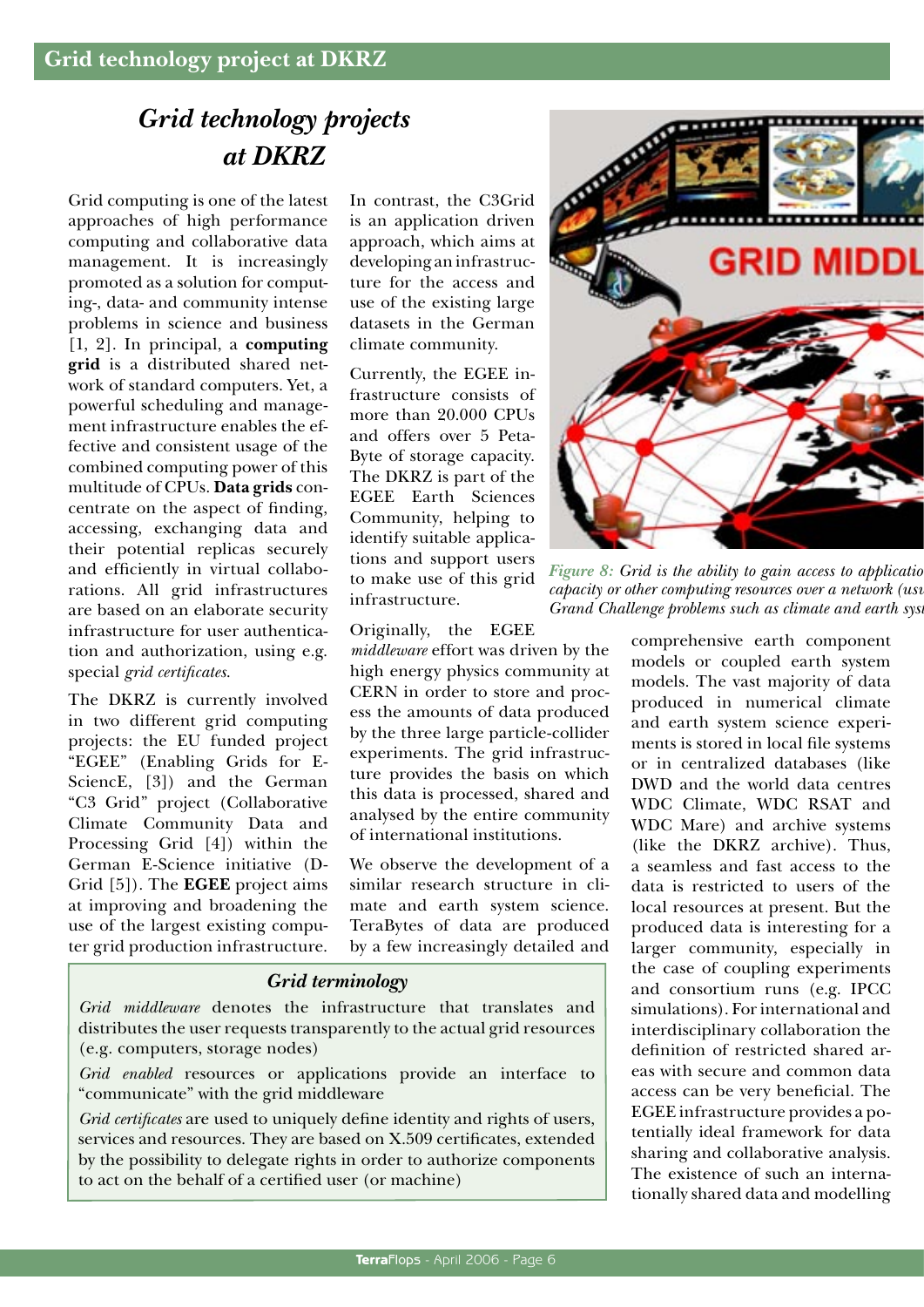

*Figure 8: Grid is the ability to gain access to applications and data, processing power and storage capacity or other computing resources over a network (usually the internet). Grids offer a way to solve dem* modeling.

platform would also improve the comparability and thus objectivity and scientific soundness of models and model results.

However, currently the access and processing of climate data is hindered by missing *grid enabled* interfaces to the established data resources. Moreover, absent and inappropriate metadata - describing content and location of data files - hampers data discovery. These missing functionalities are currently being developed in **C3Grid** work packages with strong participation of DKRZ and M&D. The C3Grid project has been set up to enable an easier and more efficient resource management for the climate community, in order to improve the efficiency of scientific work both in terms of data storage and of computing. Based on a standardised metadata description, data will be uniformly searchable and accessible via a portal, developed at AWI Bremerhaven. The grid middleware components intelligently schedule data and computation jobs to the available resources, striving for optimal performance. The common infrastructure developed in the project will provide an opportunity to all major German earth science institutions to use grid technology in their scientific work. It will be built up in various phases, starting with the implementation of typical climate data analysis workflows. As prototypes for the use of grid technology, three standard climate workflows were identified: deriving time series of climate variables on surface level from ECHAM model data as raw data, or as processed data (like in CERA database; MPI and IFM-GEOMAR), diagnosis of different parameters, i.e. storm tracks (University of Cologne and Free University of Berlin), and chemical weather predictions utilizing ECMWF data (DLR). Central tools therein are collections of climate data operators (cdo [6]), and of diagnosis tools. The implementation of these workflows and

## *Cluster Computing and Grid Computing*

Cluster computing is targeted at sets of efficiently connected nodes in one location. In contrast to this Grid computing addresses the transparent use of organizationally and geographically distributed resources (e.g. clusters, storage).

their tools into the new environment will reduce the large number of data identification, extraction, conversion and transfer steps which are commonly necessary before any scientific evaluation can take place. The use of computer time and storage resources at different locations will be optimized, also addressing the problem of authentication and authorization. The DKRZ, as the central resource provider for the German climate community, will coordinate the deployment of the C3Grid infrastructure.

[S. Kindermann, K. Ronneberger]

*[1] http://gridcafe.web.cern.ch [2] "Parallel computing: Clusters, Grids & Co" (2006), CT 3 174ff [3] EGEE project hompage: http://www.eu-egee.org [4] C3Grid http://www.c3grid.de [5] D-Grid http://www.d-grid.de [6] http://www.mpimet.mpg.de/~cdo Links related to Grids in Earth System Science http://www.d-grid.de* **Enabling Grids** for E-sciencE *http://www.eu-egee.org https://cdp.ucar.edu/ http://www.c3grid.de http://ndg.badc.rl.ac.uk http://www.earthsystemgrid.org*